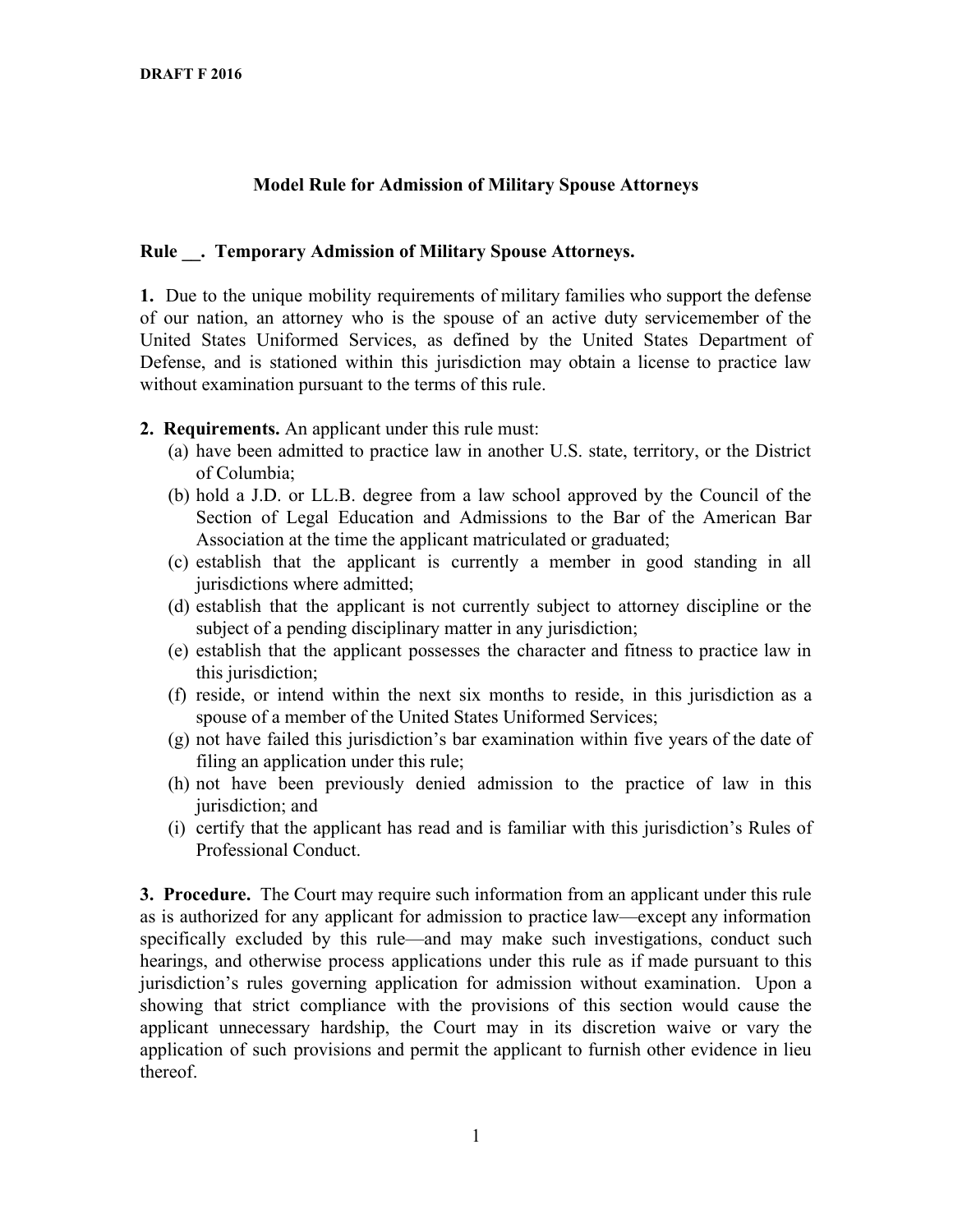**4. Time and Manner for Admission.** If after such investigation as the Court may deem appropriate, it concludes that the applicant possesses the qualifications required of all other applicants for admission to practice law in this jurisdiction, the applicant shall be licensed to practice law and enrolled as a member of the bar of this jurisdiction. The Court shall promptly act upon any application filed under this rule.

5. **Continuing Legal Education**. No later than six months following the attorney's temporary admission, the attorney shall complete a course on this jurisdiction's law, the content and method of delivery of which shall be approved by this jurisdiction's highest Court; and

**5. Rights and Obligations**. Except as provided in this rule, attorneys licensed under this rule shall be entitled to all privileges, rights, and benefits and will be subject to all duties, obligations, and responsibilities of active members of the bar of this jurisdiction, including all ethical, legal, and continuing legal education obligations.

6. **Discipline**. Attorneys admitted under this rule shall be subject to the jurisdiction of the courts and agencies of this jurisdiction with respect to the laws and rules of this jurisdiction governing the conduct and discipline of attorneys, to the same extent as all other members of the bar of this jurisdiction.

7. **Fee Waiver.** The requisite application fees charged by this jurisdiction will be waived for all applicants seeking admission under this rule. [Alternatively: An applicant seeking admission under this rule may file an application for admission in this jurisdiction at a reduced fee.]

**8. Termination.** The license to practice law under this rule shall be limited by the earliest of the following events:

- (a) the servicemember separates or retires from the United States Uniformed Services;
- (b) the military spouse attorney ceases to be a dependent as defined by the Department of Defense (or, for the Coast Guard when it is not operating as a service in the Navy, by the Department of Homeland Security);
- (c) the servicemember is permanently transferred outside the jurisdiction pursuant to military orders, except that if the servicemember has been assigned to an unaccompanied or remote assignment with no dependents authorized, the military spouse attorney may continue to practice pursuant to the provisions of this rule until the servicemember is assigned to a location with dependents authorized;